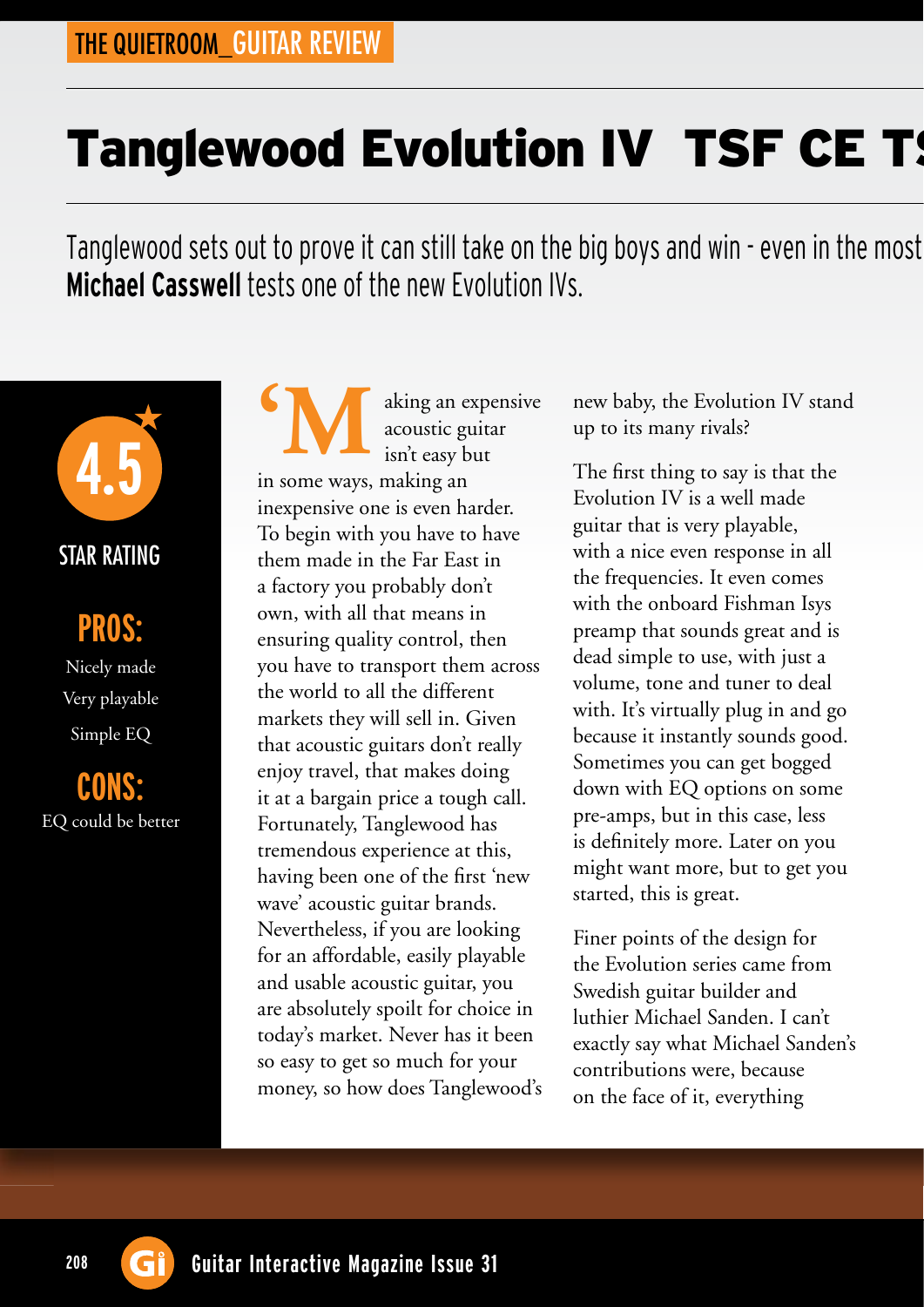SB

#### hotly contested part of the market.

looks fairly usual and nothing particularly jumps out as being a design departure from the norm, but I'm sure the Tanglewood and Michael Sanden collaboration has played its part somewhere. It's usually in things we can't see easily, such as the bracing, which on the Evolution is tapered and parallel apparently. Looking inside the guitar it all looks very neat and well put together.

The body shape on our sample model is classed as a 'Super Folk' and obviously the cutaway makes playing up the dusty end much easier. A very nice touch is the maple binding around the body, which looks great against the sunburst spruce top and mahogany back and sides. These aren't solid woods, which may seem to put the Evolution at a disadvantage compared to some rivals, but there's something to be said for the stability of





 $[...>]$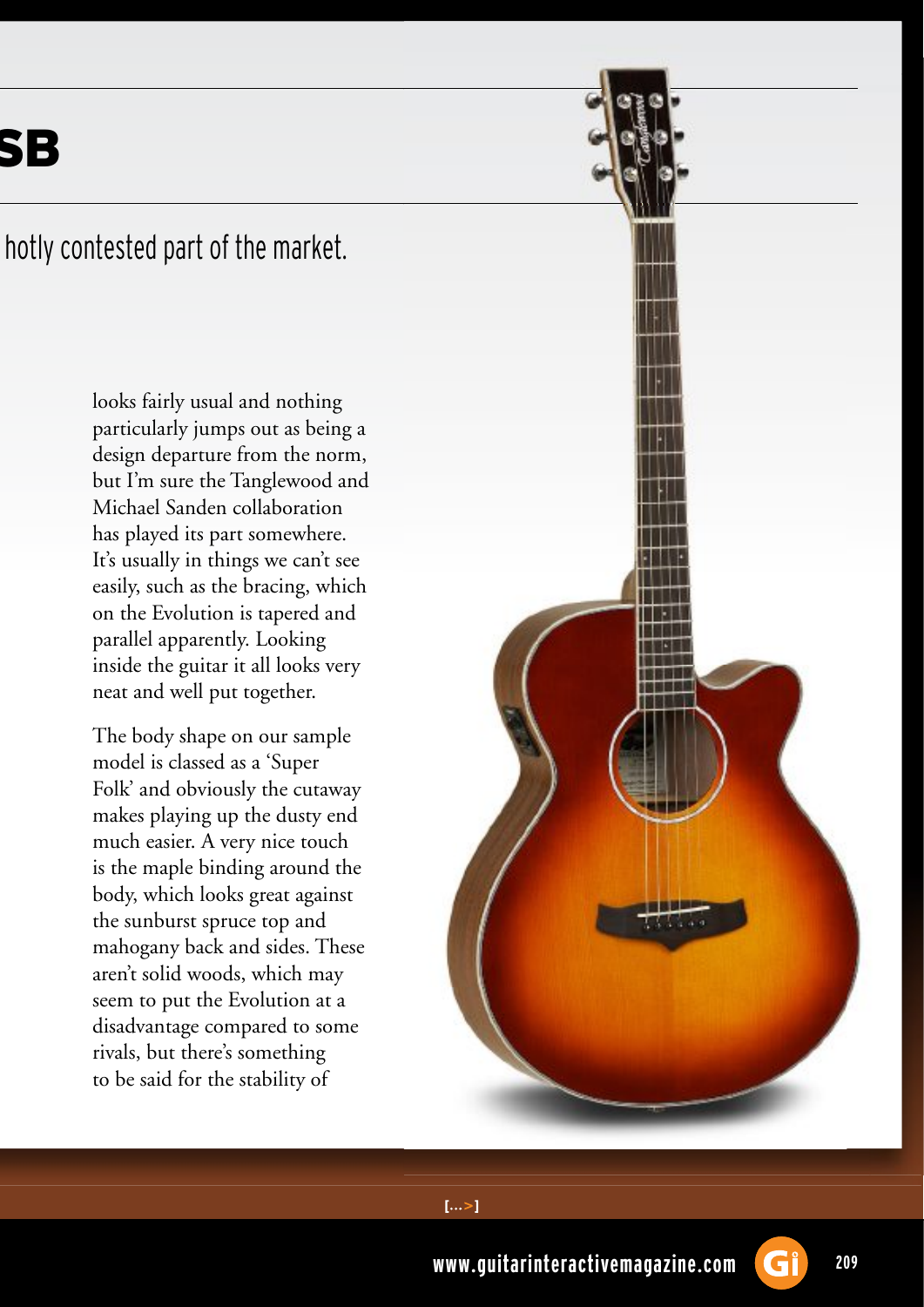

laminates. They are calling this finish Tobacco burst, by the way. The neck is mahogany with a rosewood board which is again bound nicely with maple. It feels comfortable to play, so should cater for most hand sizes. The bridge is also rosewood with a compensated saddle made from 'nubone' and strings are kept

in place by the ABS pins. The nut width is 43mm and feels good.

So we have an English name, a Chinese manufacturer and Swedish designer, that between them have come up with a perfectly well made guitar that is fine value for money. I probably should add

210 **G**<sup> $\hat{}$ </sup> Guitar Interactive Magazine Issue 31